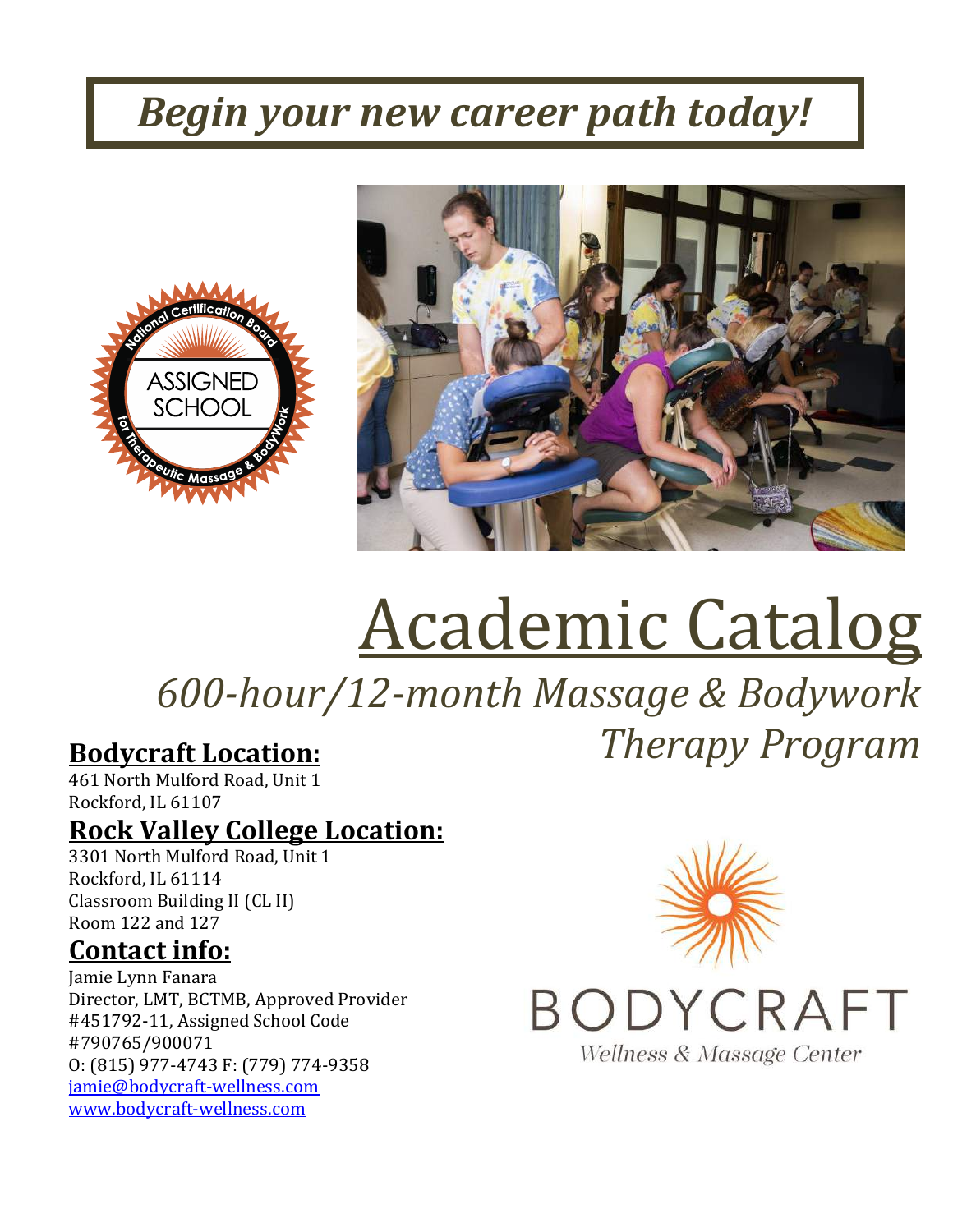#### **PROGRAM OFFERED**

#### **12-MONTH/600- Clock Hour Massage & Bodywork School Program**

#### **Breakdown**

| History & Theory                               | 20 hours   |
|------------------------------------------------|------------|
| Anatomy & Physiology                           | 75 hours   |
| Kinesiology                                    | 75 hours   |
| Fundamentals of Therapeutic Massage & Bodywork | 87.5 hours |
| Deep Tissue Massage & Other modalities         | 80.5 hours |
| Student Clinic, Research, Law & Ethics         | 110 hours  |
| <b>Community Outreach</b>                      | 7 hours    |
| Pathology                                      | 40 hours   |
| Business/Wellness/Ethics                       | 25 hours   |
| Electives                                      | 80 hours   |
|                                                |            |

**Total 600 hours**

*All students who complete 12-month/600 clock hours of study in Massage & Bodywork school program will receive a certificate of completion awarded by Bodycraft Wellness & Massage Center, LLC. Bodycraft Wellness & Massage Center, LLC. is approved to operate by Illinois Board of Higher Education Private Business Vocational School Division.*

#### **WE NOW HAVE OUR VETERAN'S APPROVAL!!!**

This massage therapy program is approved by the State of Illinois and is eligible for federal funding for programs of education and training for veterans and other eligible persons.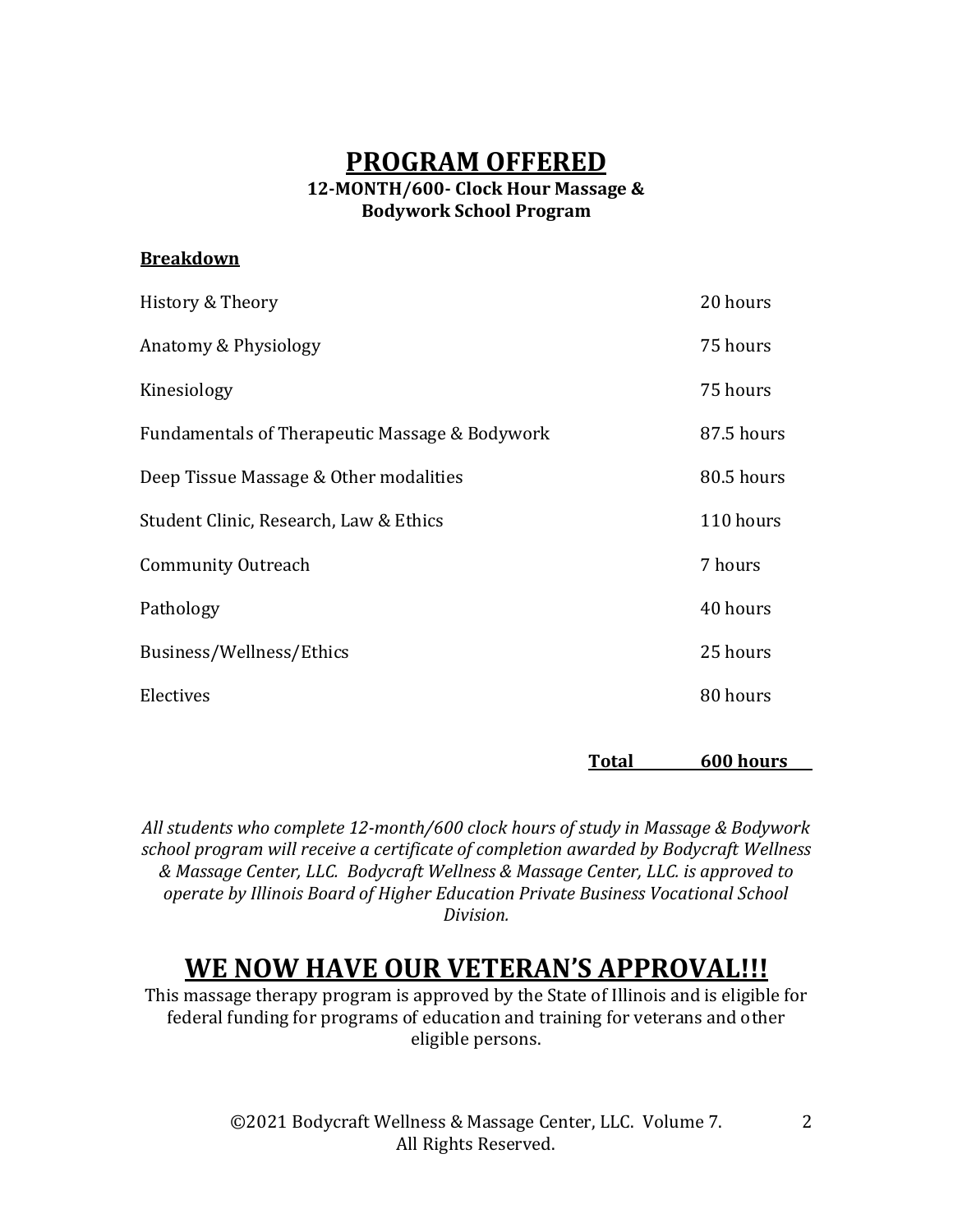## **OBJECTIVE**

Our mission here at BODYCRAFT WELLNESS & MASSAGE CENTER, LLC, is to provide students with a safe and professional environment, which will fit the appropriate requirements and goals of becoming a successful massage therapist. Providing the highest quality of education will set us apart from other programs by creating elite, certified, and licensed massage therapists with not only a strong business background, but also with a high examination pass rate.

## **TUITION FEE**

• TUITION \$7995.00

## **OTHER FEES**

*\*OTHER FEES listed below are the student's responsibility in addition to the total TUITION FEE listed above. The costs of OTHER FEES vary, and are subject to change\* \*Textbook editions are subject to change\*\**

- ELECTIVE CLASSES (SEE ELECTIVE PRICING IN RVC CATALOG)
- BOOKS
- PROFESSIONAL MASSAGE (Must be a 60-MINUTE SESSION)
- (4) SETS OF SHEETS
- MASSAGE TABLE

## **SCHEDULE OF TUITION & FEES**

- Tuition---payment must be received in full at time of enrollment. A nonrefundable administrative fee of \$495.00 will be kept from full tuition payment if a student decides to withdraw less then 10 days to programs scheduled start date. If student withdraws 1 business day prior to program start date the student will receive full tuition refund minus the \$495.00 administrative fee.
- Electives---each student has from program start date to program end date to complete 80 clock hours of electives.
- Books---each book must be purchased prior to the beginning of specific class segment. Bodycraft Wellness & Massage Center, LLC. will provide information about all required books for purchase. See class calendar.
- Student interview must be scheduled PRIOR to ENROLLMENT.

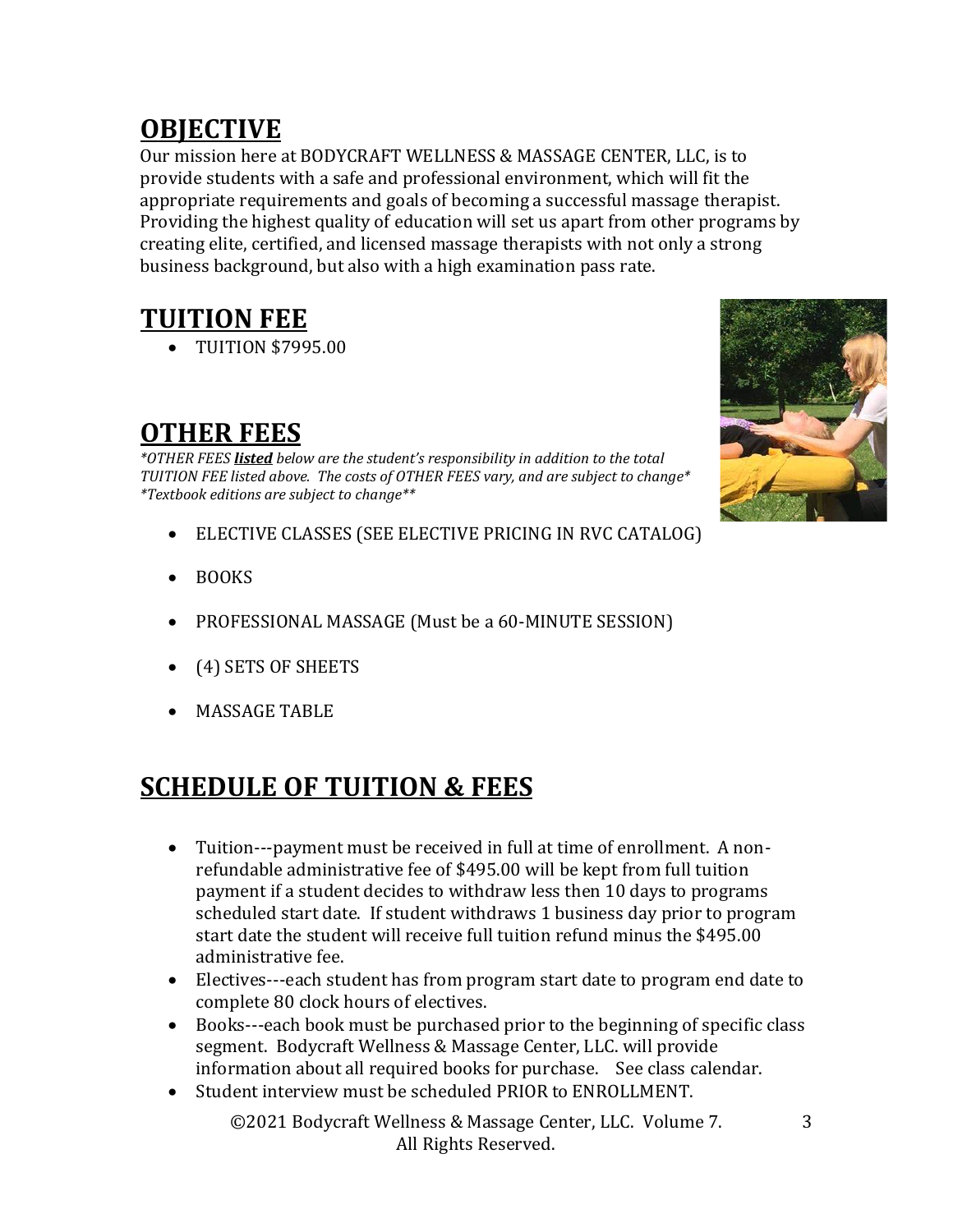- ABMP student insurance---payment and paperwork will be received before program start date. Cost is now included in tuition.
- Professional Session---proof of a one-hour professional massage session is required before program start date.
- (4) Sets of sheets---must be purchased by the first day of class.
- Massage Table--- Bodycraft Wellness & Massage Center, LLC will provide information for purchase.
- *It will be the student's responsibility to pay full tuition at time of enrollment. Elective classes, books, and other supplies listed above will be an added expense and is the student's responsibility to procure. Student manuals, lotions, massage tables (in class use/rental use only), bolsters, blankets, and pillows will be supplied.*



## **Admission Requirements**

✓ *Must be 18 years of age or older* ✓ *High school Diploma or GED* ✓ *Student interview* ✓ *Student insurance* ✓ *Professional Massage session* ✓ *Two Letters of Personal Reference*

## **Expected Fees after Graduating Program**

- *MBLEx Exam---------------------------------------\$265.00 one-time fee*
- *State License---------------------------------------\$175 every 2 years*
- *Liability Insurance-------------------------------\$199-300 every year*
- *Fingerprinting………………………………………...\$55 one-time fee*
- *Continuing Education (24 hours/2 YRS) --- COST WILL VARY*
- *Board Certification Exam---------------------\$250 (optional) + \$25 background check fee- [www.ncbtmb.org](http://www.ncbtmb.org/)*

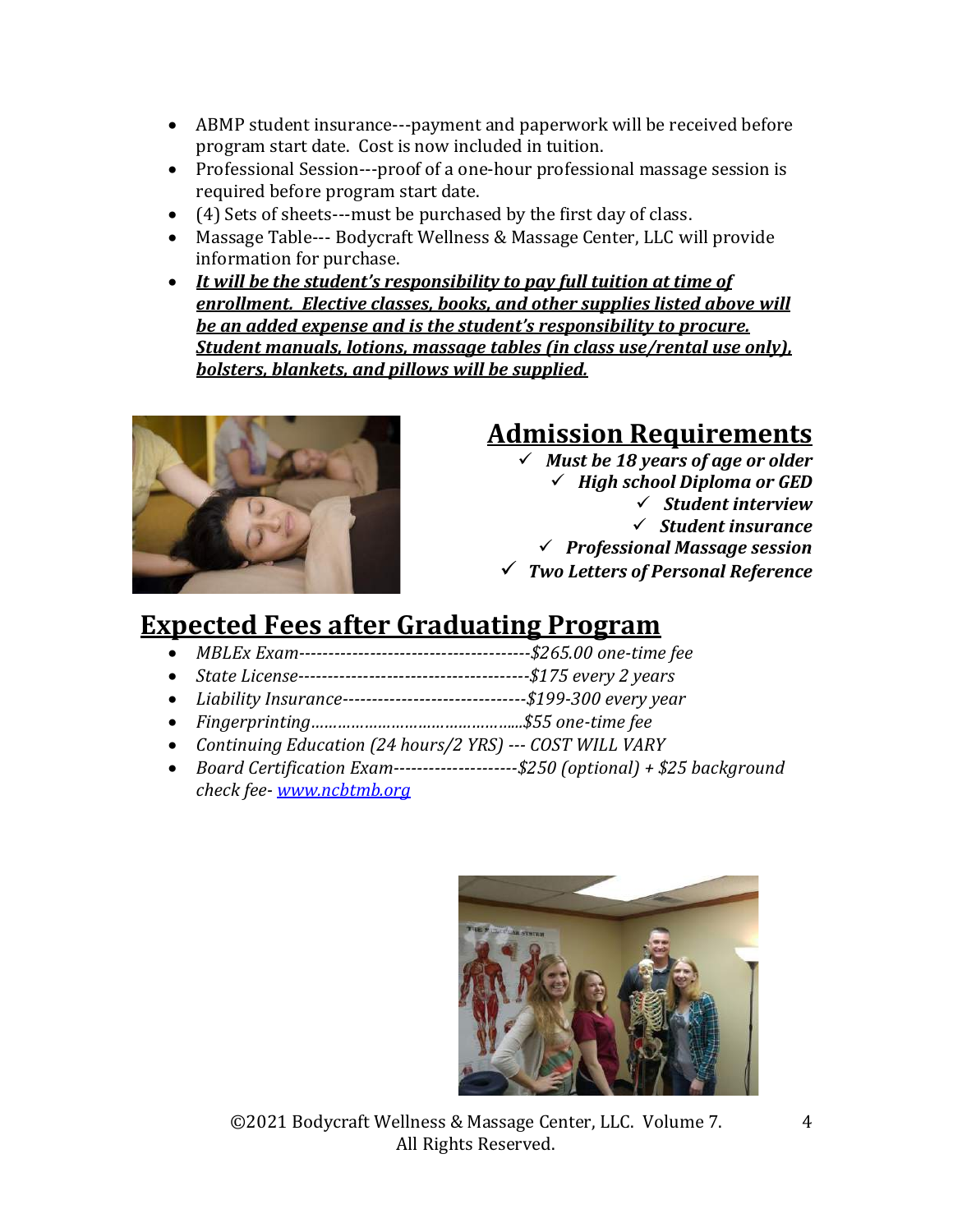#### **BOOK LIST***\*Textbook editions are subject to change\*\**

- **Understanding Anatomy & Physiology**, Third Edition by Gale Sloan Thompson w/ workbook.
- **Trail Guide to the Body**, Fifth Edition by Andrew Biel w/workbook.
- **Theory & Practice of Therapeutic Massage**, Sixth Edition by Mark F. Beck w/ workbook.
- **A Massage Therapist's Guide to Pathology**, Seventh Edition by Ruth Werner.
- **Business Mastery**, Fifth Edition by Cherie Sohnen-Moe. *Student discount 10 % OFF* Promo Code: BODYCR18STUDENT [https://ya250.infusionsoft.com/app/storeFront/showProductDetail?productId=870](https://ya250.infusionsoft.com/app/linkClick/26914/108d3886d81451a8/1567476/5dbf7d37e05bea1c)

**\*\*The list of books is subject to change with each program, please consult with the program director before you purchase! \*\***

## **TEACHING METHODS**

- ✓ *Lecture*
- ✓ *Class Discussions*
- ✓ *Hands-on*
- ✓ *Reading & Writing assignments*



✓ *Teaching methods for all learning styles (visual, auditory, tactile/kinesthetic, etc.)*

## **GRADING & ATTENDANCE POLICY**

✓ *Use of technology & instruction resources*

All students must maintain a minimum grade of 70% for all massage therapy related course and clinical work as described. All students are responsible for coming to class prepared and on time. There is a certain number of days that each student can miss per course to maintain a minimum grade of 70% in each course. After that it is the student's responsibility to make-up any lecture, hands-on, homework, exams, etc. See attached Veterans Addendum for specific grading and attendance policies specific for eligible veterans.

## **REFUND / CANCELLATION POLICY**

- **Cancellation Policy:** 
	- Bodycraft Wellness & Massage Center, LLC reserves the right to limit enrollments or cancel any class. Every effort will be made to notify registrants when a class is cancelled. Students may choose alternate courses if available or receive full refunds if the classes are canceled before scheduled start date. All paid fees are nonrefundable if classes have already started.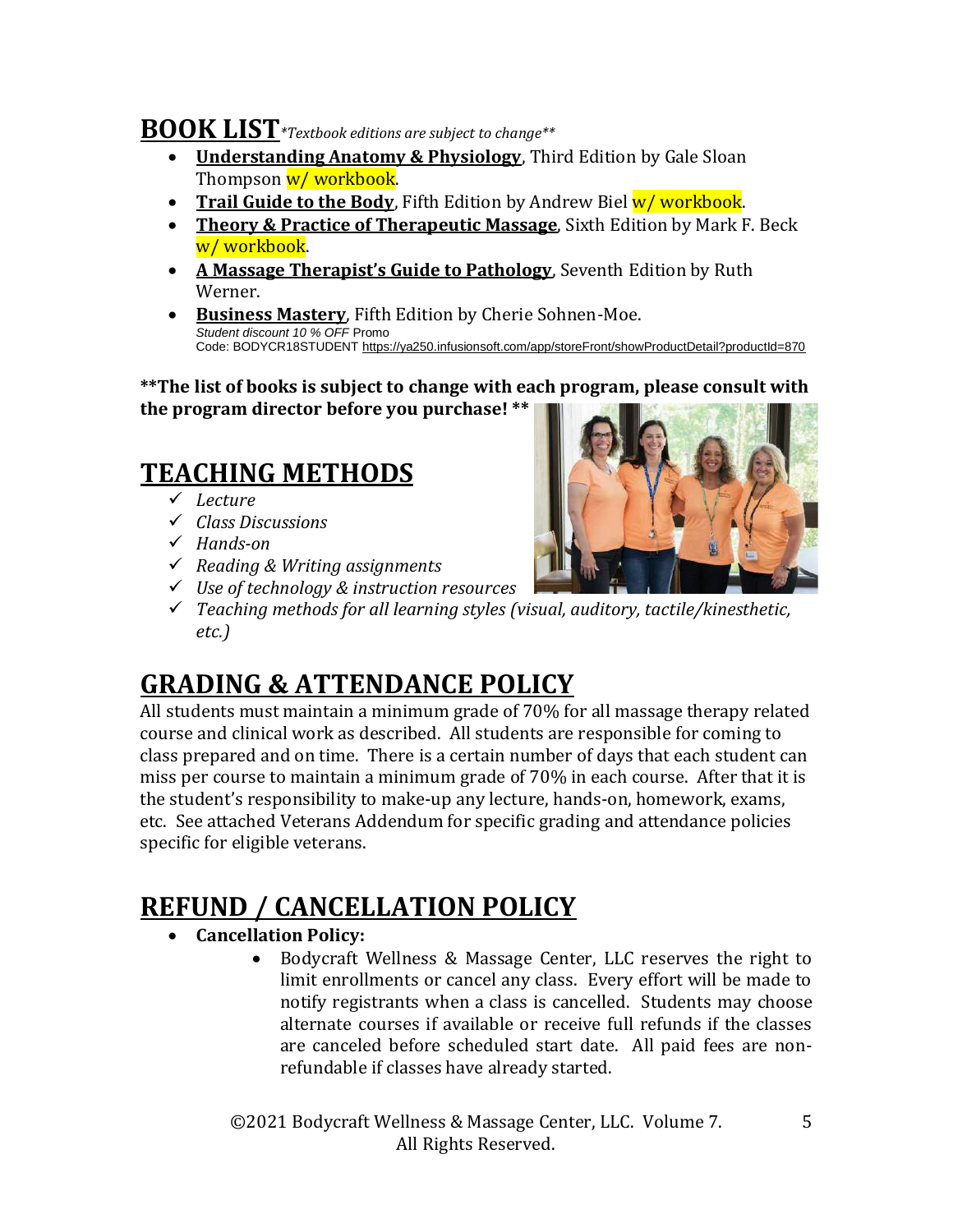- If necessary, a student may choose to cancel their enrollment prior to the start of the program, or elective course. Requests to cancel must be submitted in writing or via email to BODYCRAFT WELLNESS & MASSAGE CENTER's owner and/or administrator, and must be received at least ONE business day BEFORE the classes are scheduled to begin.
- Tuition---payment must be received in full at time of enrollment. A non-refundable administrative fee of \$495.00 will be kept from full tuition payment if and only if a student decides to withdraw less then 10 days to programs scheduled start date. If student withdraws 1 business day prior to program start date the student will receive full tuition refund minus the \$495.00 administrative fee.
- Acknowledgment of cancellation will be provided.
- **Withdrawal Policy:** Students, who elect to withdraw from the program once the class schedule has begun, must submit a withdrawal request in writing or via email to the BODYCRAFT WELLNESS & MASSAGE CENTER's owner and/or administrator. Refer to the *Refund Policy* for more details.
- **Refund Policy:**
	- No refunds will be granted after a class begins (massage program electives and/or general classes).
	- If extenuating circumstances exist (i.e., military activation, death of immediate family member, or serious medical condition) a student may submit a *Tuition Appeal* form with supporting documentation in writing or via email to BODYCRAFT WELLNESS & MASSAGE CENTER's owner and/or administrator. A *Tuition Appeal* does not automatically result in a refund. *Tuition Appeals* may be submitted within the semester in which the student was enrolled in the program.
	- Refund of monies spent on course equipment and classroom materials is NOT refundable.
	- Refunds are issued only when the Cancellation and Withdrawal policy guidelines are properly followed.
	- Refund check (if eligible) will be issued based on the refund schedule within 30 days upon proper receipt of cancellation or withdrawal.
	- Refund check will be made payable to the original payee and sent by mail to the student address on file.

**Veterans Addendum:** see attached veteran's addendum policy for more detailed information regarding specific requirements for eligible veterans. All eligible veterans must follow specific guidelines in this catalog under grading, attendance, and refund cancellation policy per Bodycraft Wellness & Massage Center, LLC and in addition must also follow separate veteran addendum listed. All eligible veterans

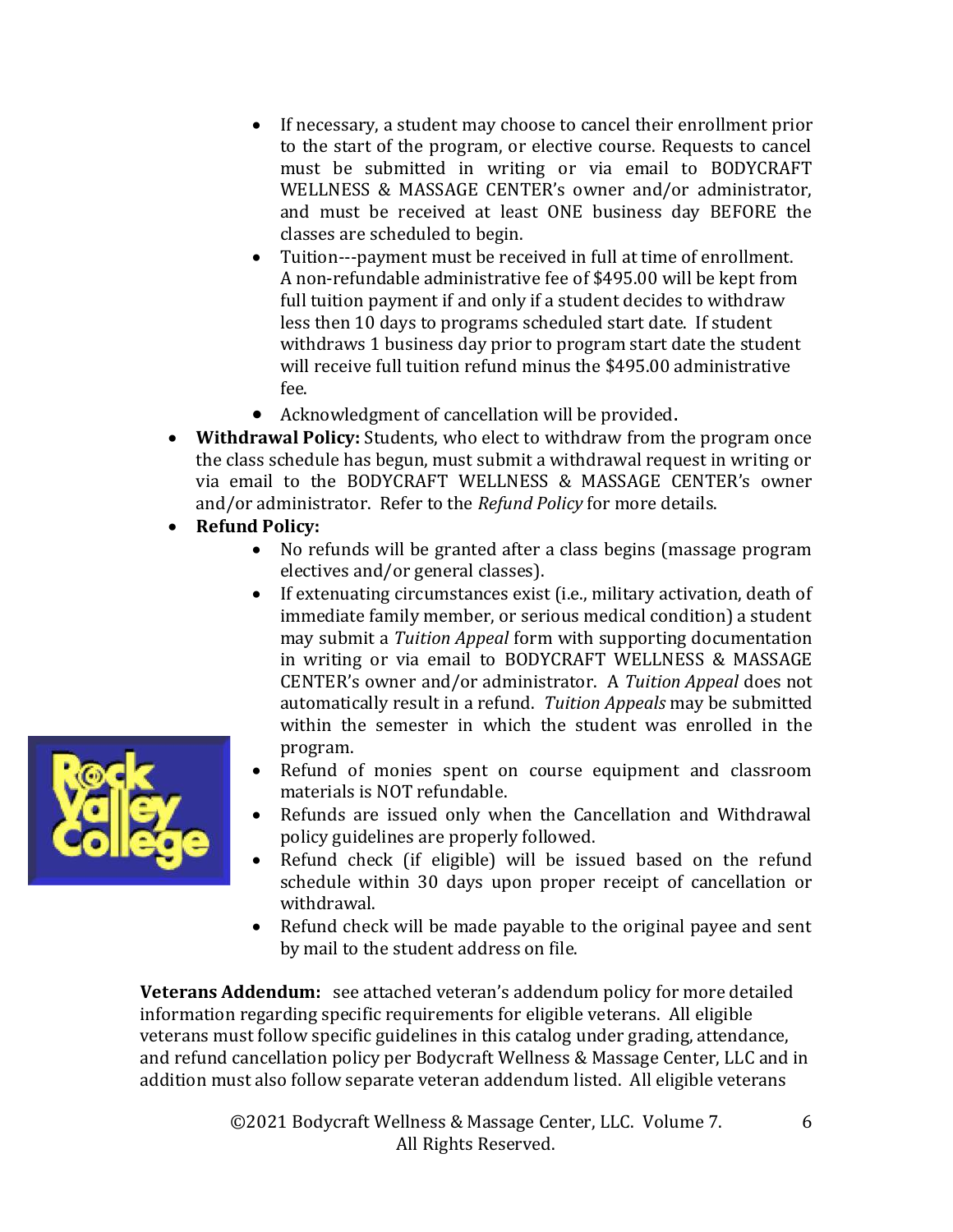must maintain an 80 % attendance rate and a minimum of 80% for each subject/lesson in the Massage Therapy Program. See attached document for those who apply.

### **Program Course Descriptions**

#### **History & Theory (20 hours)**

*H & T- 8 classes*

*In this course students will learn about the history of massage and bodywork. Students will receive an overview of different skill sets used in different environments. Students will also learn about different massage and bodywork modalities.* 

#### **Anatomy & Physiology (75 hours):**

*A&P- 25 classes*

*Students will learn the structure and function of every system in the human body. Students will have a general understanding of healthcare related and medical terminology. This course will also cover concepts about the energetic anatomy and how the human body has the amazing ability to heal itself when allowed.* 

#### **Kinesiology for Massage Therapists (75 hours):**

*Kinesiology- 25 classes*

*Students will learn how to locate and palpate the major muscle groups as well as the skeletal bony landmarks in the human body. Students will also be able to identify the origin, insertion, action, and fiber direction of these major muscles. Students will understand the structure and function of the joints and muscles.*

#### **Fundamentals of Therapeutic Massage & Bodywork (87.5 hours)**

*This course will cover the basic Massage therapy techniques and session protocols. In this class students will learn basic techniques, styles of draping, proper use and safety of equipment, personal hygiene, cleanliness, safety practices, therapist care, benefits, etc.* 

#### **Deep Tissue Massage Techniques and other modalities (80.5 hours)**

*This course will cover advanced Massage therapy techniques and other modalities in our industry. In this class students will learn advanced techniques and session protocols. Students will learn advanced hands-on techniques, which can be applied in our student clinical experiences, as well as community outreach experiences.* 

#### **Student Clinic, Research, Law, and Ethics (110 hours)**

*In this class, students will be required to complete their student clinic massages. This class is an internship within the massage program, highlighting key points in Law and Ethics. This class will also full fill the remaining hours in research and will teach students how research is essential in the growth of the massage therapy profession.*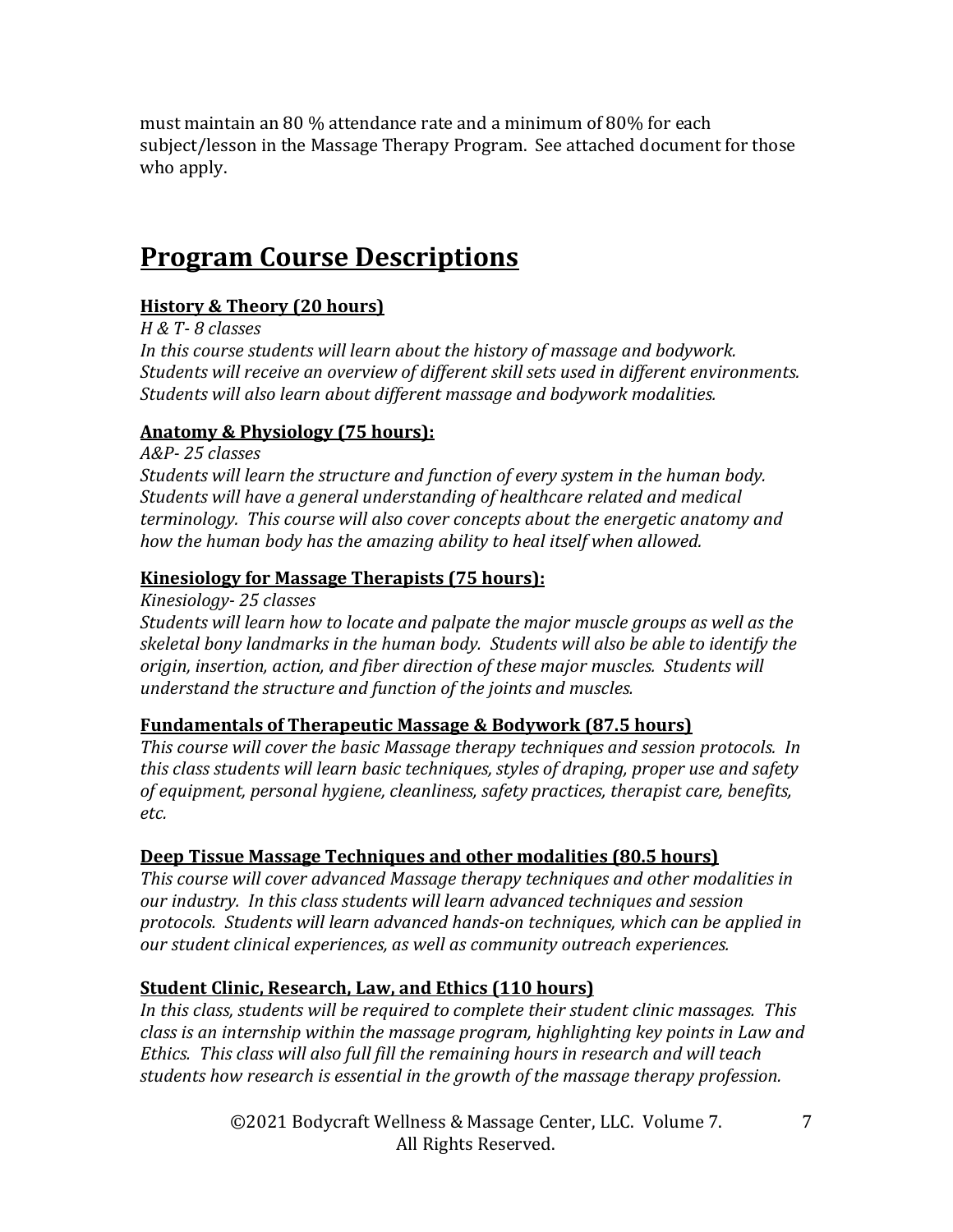#### **Community Outreach (7 hours)**

*Students will have the opportunity to participate in volunteering their services in the community. Students will have to opportunity to offer free chair massages at specific volunteer events in the area (events provided by the school). Students will tour facilities in our area looking for employment in the field of massage therapy (this is provided by the school).* 

#### **Pathology (40 hours)**

*Patho- 16 classes In this course students will be able to identify common pathologies, contraindications, areas of caution, special populations, and classes of medications.*

#### **Business/Wellness/Ethics (25 hours)**

*BWE- 10 classes*

In this course student will recognize the value of taking care of oneself when working *such a physically demanding job. Students will also learn and discuss ethics, boundaries, laws, and specific regulations. Students will also attain skills used when they enter the business world, for example, marketing tips, types of businesses, etc.*

#### **Electives (80 hours)**

*Hours per each elective selected may vary. These remaining hours will not be included in tuition cost. All electives must be approved in advance. Students will have 1 year from program start date to complete all 80 hours. Refer to Rock Valley College catalog for updated course electives they will change every semester. All elective classes are NCBTMB approved. These elective courses will not be counted towards continuing education hours until student graduates, passes MbLex exam, and has an active license in state that person resides.* 

APPROVED

#### **Program Electives**

*Please see elective catalog for descriptions and pricing of electives. The program elective list will change every trimester*. *It is mandatory that each student will complete the minimum of 80 elective hours in the category of massage and/or bodywork studies. Only classes offered by and only if offered by Bodycraft Wellness & Massage Center LLC and/or Rock Valley Community College will be accepted for this program. This is to ensure that the proper hours are achieved and classes meet all local, state, national, and federal requirements to complete this program. These electives will be an added expense to the original tuition payment. It is the student's responsibility to pay for the 80 hours of electives classes, as well as maintaining class approvals with above institutions noted to complete this program in addition to meeting the grading criteria noted below. All electives must be completed by program*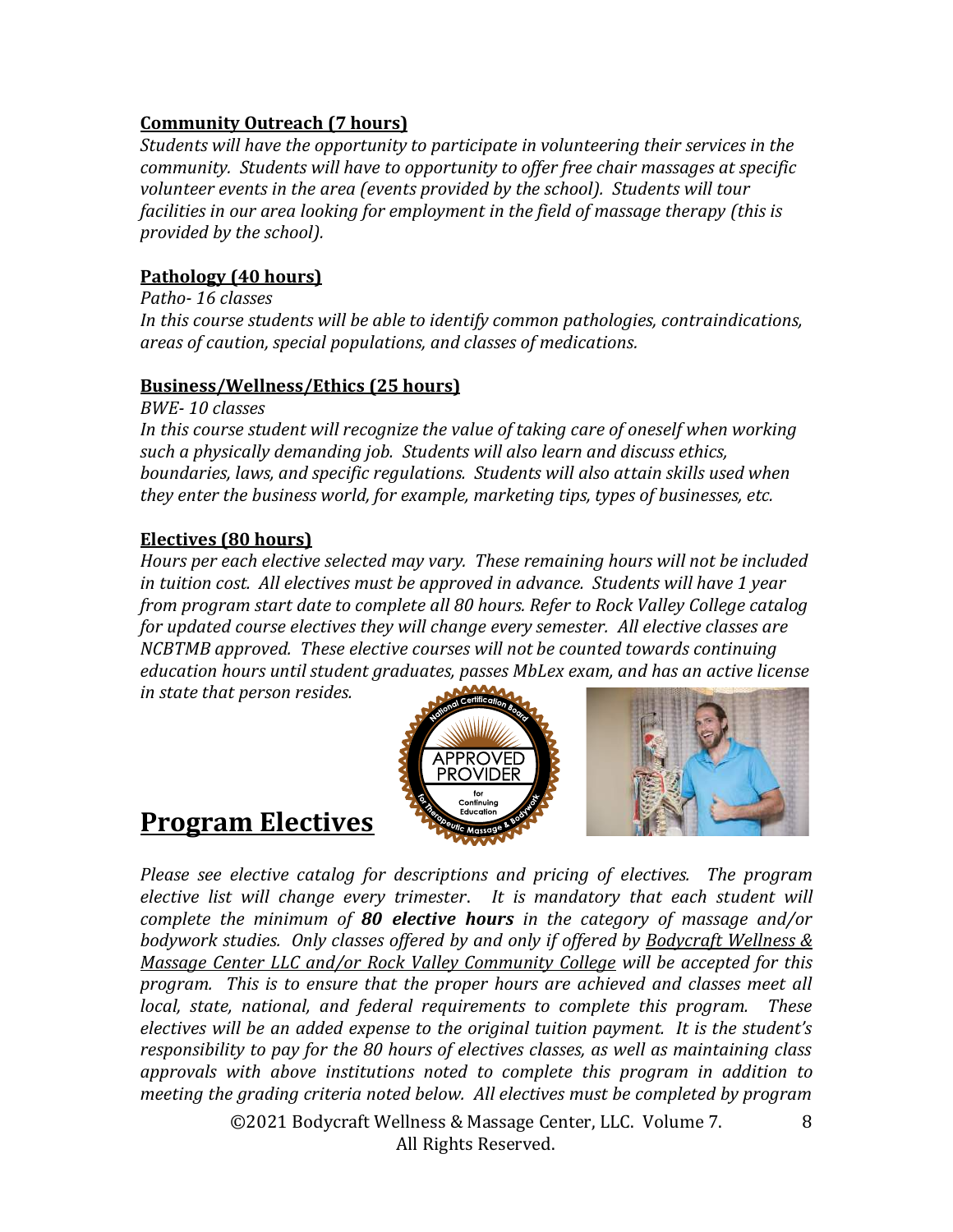#### *end date.*

**Disability Accommodations:** Rock Valley College and Bodycraft Wellness & Massage Center is committed to providing an accessible and supportive learning environment for all students. Any student requiring an academic accommodation due to a disability should contact the Disability Support Services (DSS) office; 3 weeks advance notice is preferred. The DSS office is located on the ground floor of the Student Center and can be reached at (815) 921-2371. Office Hours: Monday-Friday, 8:00am-5:00pm.

#### **CONSUMER INFORMATION**

- 13 students were admitted in the program as of July 1, 2020, of that reporting period.
- 11 students were admitted in the program during the next 12-months and classified as a new start.
- 12 students were admitted in the program during the 12-month reporting period.
- The number of students enrolled in the program during the 12-month reporting period who: 0 students transferred out of the program and into another program at the school, 5 students completed or graduated from the program, 1 student withdrew from the school for medical reasons, and 5 are still enrolled.
- The number of students enrolled in the program who were: 11 students were placed in their field of study, 0 placed in a related field, 0 placed out of the field, 0 not available for placement due to personal reasons, and not employed.
- 11 students took and passed the State licensing exam or professional certification exam during the reporting period.
- 7 of the graduates who obtained employment in the field who did not use the school's placement assistance during the reporting period.
- The average starting salary for all school graduates employed during the reporting period is \$23,108- \$38,000 per year to start.

• COMPLAINTS AGAINST THIS SCHOOL MAY BE REGISTERED WITH THE BOARD OF HIGHER EDUCATION" 1 N. Old State Capitol Plaza, Suite 333, Springfield, Illinois 62701 PHONE # (217) 782-2551 or at www.ibhe.org.

An accrediting body recognized by the U.S. Department of Education does not accredit Bodycraft Wellness & Massage Center, LLC. This does not mean that this program is not credible. This means that every new program must wait 2 years to receive extra credentials. If you have any questions with this please let us know (815) 977- 4743.Bodycraft Wellness & Massage Center, LLC. does not guarantee the transferability of credits to another school, college, or university. Credits or coursework are not likely to transfer; any decision on the comparability, appropriateness and applicability of credit and whether credit should be accepted is the decision of the receiving institution.



9